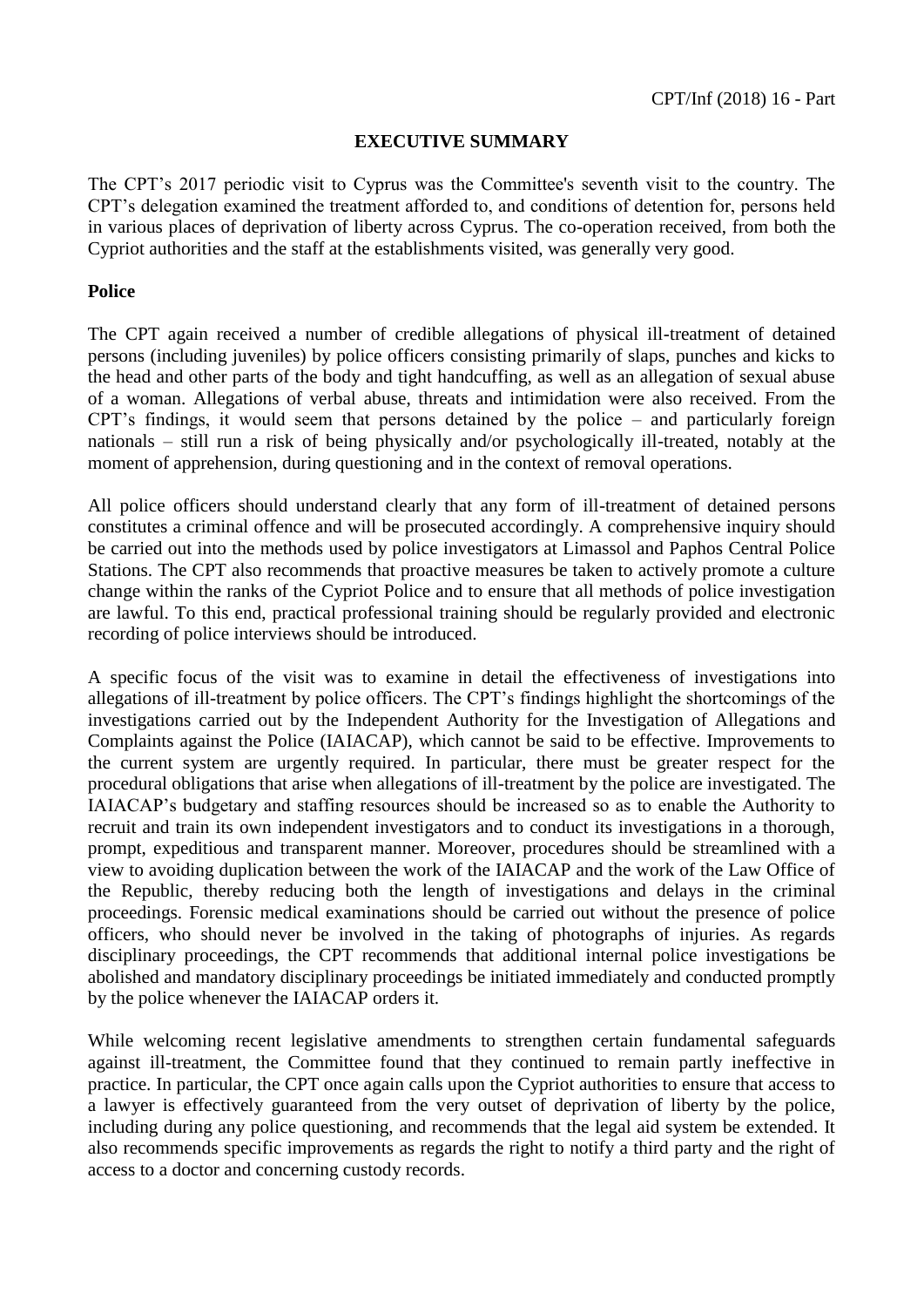The material conditions in the police stations visited were generally satisfactory and the CPT noted a number of positive changes. However, the CPT calls upon the Cypriot authorities to end the current practices of detaining persons in police custody for prolonged periods and, at Larnaca Central Police Station, of handcuffing detained persons to metal benches.

# **Foreign nationals held under aliens legislation**

There have been a number of positive developments in the sphere of immigration detention: the number of detained asylum-seekers has decreased, Syrian asylum seekers, as well as families and unaccompanied children, are generally not being detained, refugee status recognition rates have increased and improvements have been made to judicial review avenues for negative asylum decisions. Various positive developments were also evident at Menoyia Detention Centre since the CPT's previous visit; notably, the capacity has been reduced by half, living conditions were generally reasonable and provisions for contact with the outside world and health-care have improved.

Nevertheless, there were a few allegations of physical abuse of detainees by staff, as well as several allegations of verbal and racist abuse; the CPT recommends that appropriate action is swiftly taken by the authorities. Likewise, there were several allegations of ill-treatment during the escort of detainees to the airport by immigration police; the CPT recommends, *inter alia*, that there be systematic medical examinations on departure and on return from Menoyia.

While living conditions were generally reasonable, the structural environment had not changed significantly since 2013 and remained pervasively carceral. Equally, there was a lack of purposeful activities to structure the day for detainees, which the CPT recommends be developed. It also recommends that the poor dynamic interaction between staff and detained persons and the inherent problems linked with the operation of the Centre by police officers be improved, with more specific training designed around the needs of immigration detainees.

There were no centrally held records on disciplinary measures or complaints and recording procedures were underdeveloped and in need of improvement. Important procedural safeguards regulating the operation of disciplinary measures are also in need of development.

### **Nicosia Central Prisons (NCP)**

The CPT notes certain positive changes at the NCP since its last visit and many of these appear to be due to the new leadership in the prison, such as the regime and living conditions in the female unit, better contact with the outside world and ameliorated health-care provision. That said, if the positive effects of reform thus far are to be sustained and built upon, several structural issues must be addressed by all staff, in co-operation with senior management. These include staffing issues, the treatment of foreign national prisoners and fundamental procedural deficiencies evident within the disciplinary system. Overcrowding remains a persistent problem and the CPT again calls upon the authorities to reduce the number of remand prisoners and lengthy periods of pre-trial detention and to implement alternatives to custody.

There were several allegations of staff physically abusing prisoners, at least one of whom still bore visible injuries. Also, the delegation heard numerous allegations of staff verbally abusing inmates and threatening them with reprisals for making complaints. Beatings were allegedly taking place during escorts to, and while in, the gatehouse area. The CPT recommends that all staff be reminded that such behaviour is unacceptable and will be punished.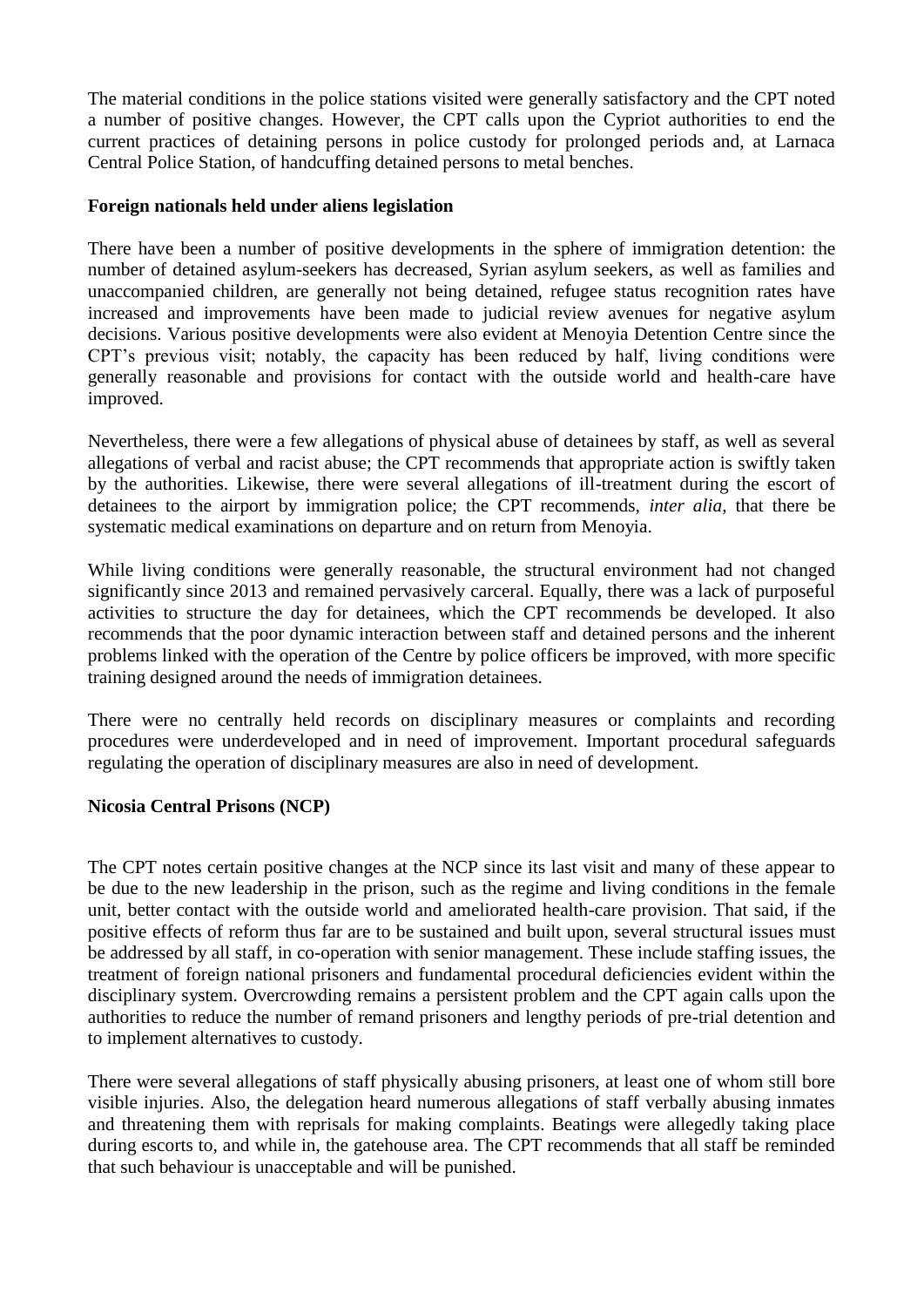It also considers that the living conditions in the admissions/gatehouse room could be seen as inhuman and degrading and recommends that such premises should no longer be used for accommodating prisoners. Additionally, it recommends better protection for two prisoners whose safety appeared to remain at risk. The CPT also identified deficiencies in preventing inter-prisoner violence, including in the recording of incidents and a lack of prompt reaction to incidents.

As regards material conditions and regime, the CPT recommends that occupancy levels be reduced in Blocks 1, 2 5 and 8 and that, as many cells did not possess toilets, all inmates be guaranteed ready access to the toilet, including at night. It also found that despite generous out-of-cell time, there was a lack of purposeful activities for all inmates and no sentence planning; it recommends this be addressed to ensure that all prisoners, especially life-sentenced prisoners, are purposefully engaged for most of the day and have appropriate sentence plans.

Regarding health-care provision, while various aspects had improved, the CPT recommends an end to reliance on prison officer medical orderlies (i.e. prison officers trained in first aid) and that the dispensing, and administering, of medication only be undertaken by qualified doctors or nurses. It also recommends that procedures to ensure medical confidentiality be developed and that the conditions and regime at Block 10 (psychiatric care unit) be improved.

The disciplinary system remained problematic in terms of the lack of recording of use of isolation, as well as the frequent resort to immediate "investigatory lock-up" for up to six days, and lacked procedural safeguards. Generally, the recording procedures and registers were under-developed, contributing to insufficient oversight by management.

There were many allegations of discrimination towards foreign national prisoners regarding access to education, health care, work and recreation and deep discontent that, unlike Cypriot prisoners, foreign national prisoners were unable to progress to semi-open and open prison or to apply for parole. The CPT recommends, *inter alia*, that the Cypriot authorities ensure that foreign nationals are afforded equal rights and treatment to that afforded to Cypriot prisoners.

### **Psychiatric establishments**

The CPT calls upon the Cypriot authorities to prioritise, without further delay, the building of a new Mental Health Centre. While welcoming the progressive deinstitutionalisation carried out at Athalassa Psychiatric Hospital, the Committee considers that further efforts should be made to transfer the remaining ten patients with severe learning disabilities to homes in the community.

The CPT did not receive any allegations of deliberate physical ill-treatment of patients by staff at the hospital. However, it did receive a few isolated allegations of disrespectful behaviour by staff working on the male admission ward; the Committee recommends that the hospital management remain vigilant in this respect.

The material conditions at Athalassa Psychiatric Hospital (and particularly at the closed male wards) remain substantially below standard and require complete refurbishment. Further, disproportionate restrictions were applied to patients and they had limited access to outdoor exercise.